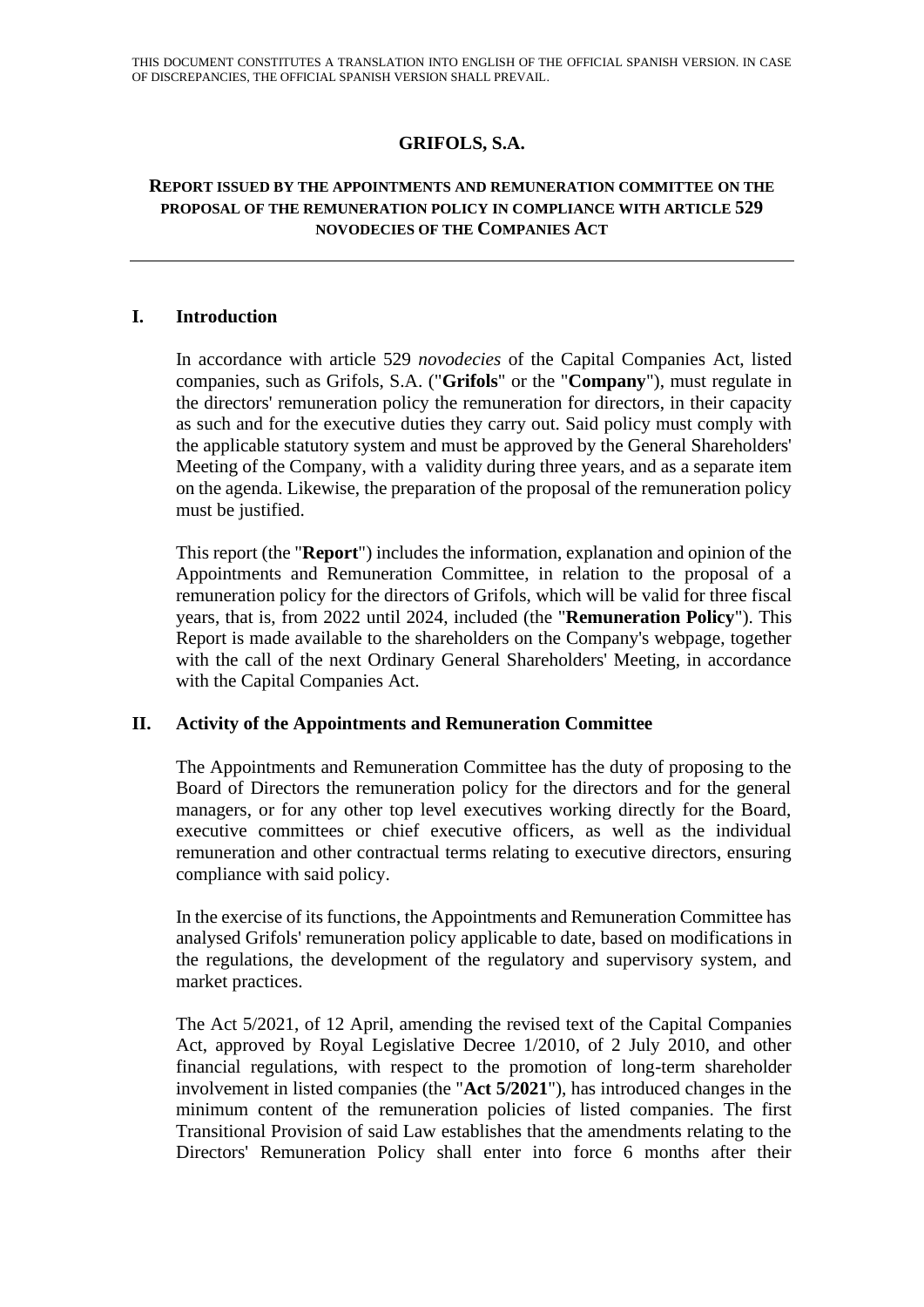publication in the Official State Gazette, adding that the remuneration policy adapted to Act 5/2015 must be submitted for approval at the first general meeting held after that date.

The main amendment proposed is the inclusion of a new metric related to the achievement of environmental, social and corporate governance (ESG) objectives, when determining the variable remuneration for the executive directors, which is applicable together with the economic metric related to certain annual targets linked to the Company's Group performance as a whole which was applicable already. Thus, it is proposed that 25% of the variable remuneration that the Company's executive directors have a right to receive is linked to environmental, social and corporate governance (ESG) objectives. In particular, the weight of the metrics related to environment is 25%, to social is 40% and to governance is 35%. Likewise, it is proposed that the Board of Directors be authorized, upon the proposal of this Committee, to increase the weight of the metric linked to environmental, social and corporate governance objectives to a maximum of 35%. In this case, the decision adopted by the Board of Directors shall be detailed in the annual directors' remuneration report. In that respect, this Committee, together with the Company's Sustainability Committee, would be in charge of proposing to the Board, for its approval, and based on the metrics used by an independent third party, in this case, the Dow Jones Sustainability Index, the objectives to be achieved during each fiscal year prior to their implementation. To this end, the election and evaluation of each of the objectives shall be made based on Grifols' progress with respect to the different metrics that the Dow Jones Sustainability Index analyses, which is published annually.

It is worth noting that no increase in the amounts perceived by the directors by any concept is proposed.

Further, new text has been included in the Remuneration Policy with respect to how the remuneration and employment conditions for employees as a whole have been considered, on the contribution to the corporate strategy and to the long-term interests and sustainability of the Company and regarding the clauses of the agreements of the executive directors, all to incorporate to the Remunerations Policy the changes introduced on the occasion of the mentioned Act 5/2021.

To prepare the Remuneration Policy and this Report, the Appointments and Remuneration Committee:

- Has verified that the Remuneration Policy for the directors strictly complies with the provisions of the Capital Companies Act regarding the remuneration of directors, with Grifols' internal regulation on this matter, as well as with the principles and general guidelines by which this Remuneration Policy must be governed.
- Has verified that the Remuneration Policy contributes to the Company's longterm corporate strategy, interests and sustainability, in such way that the